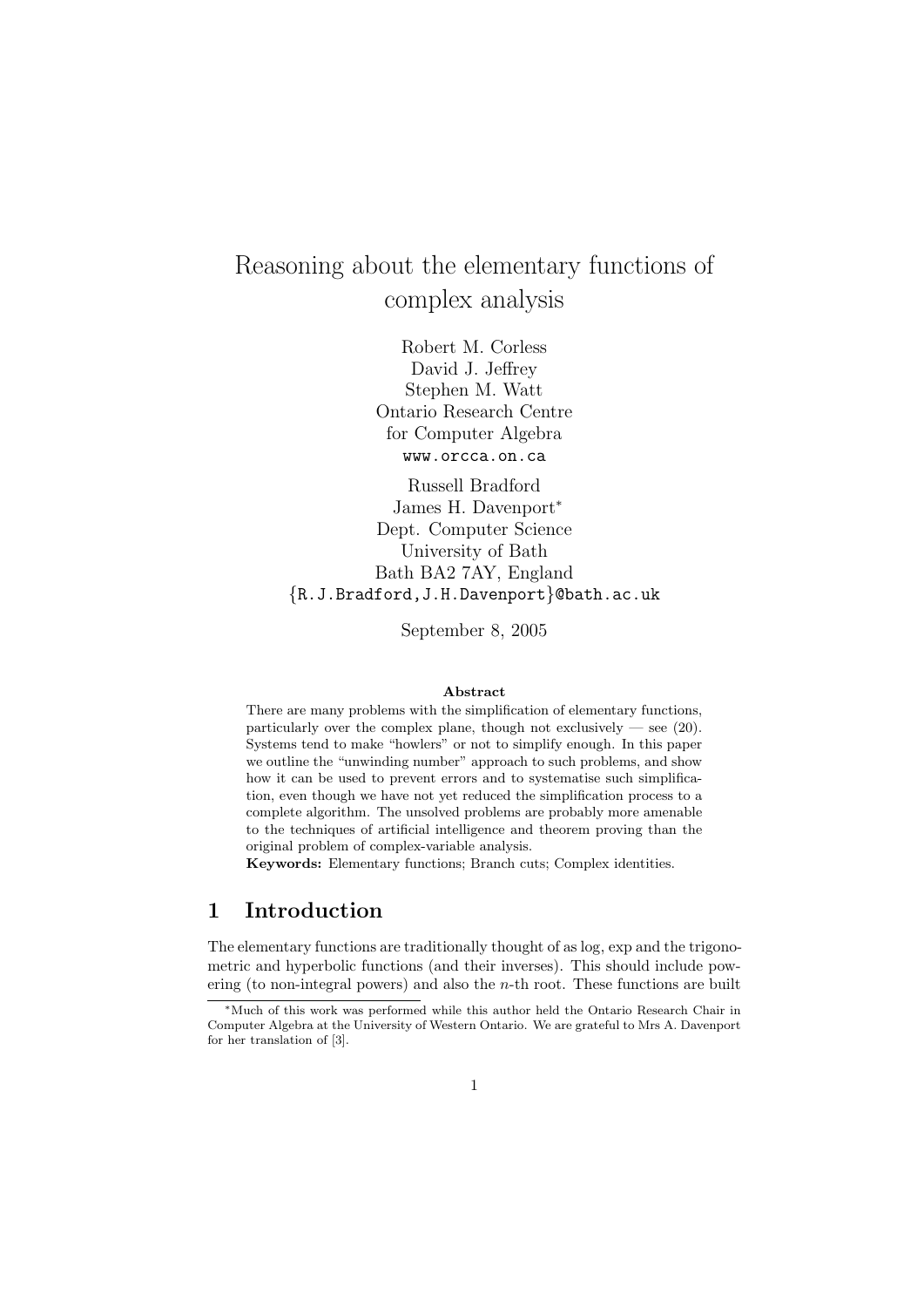in, to a greater or lesser extent, into many computer algebra systems (not to mention other programming languages [12, 17]), and are heavily used. As abstract algebraic solutions to integrals and/or differential equations, they satisfy well-known properties [16]. However, reasoning with them as functions  $\mathbb{C} \to \mathbb{C}$ is more difficult than is usually acknowledged, and all algebra systems have one, sometimes both, of the following defects:

• they make mistakes, be it the traditional schoolchild one

$$
1 = \sqrt{1} = \sqrt{(-1)^2} = -1
$$
 (1)

or more subtle ones;

• they fail to perform obvious simplifications, leaving the user with an impossible mess when there "ought" to be a simpler answer. In fact, there are two possibilities here: maybe there is a simpler equivalent that the system has failed to find, but maybe there isn't, and the simplification that the user wants is not actually valid, or is only valid outside an exceptional set. In general, the user is informed neither what the simplification might have been nor what the exceptional set is.

Faced with these problems, the user of the algebra system is not convinced that the result is correct, or that the algebra system in use understands the functions with which it is reasoning. An ideal algebra system would never generate incorrect results, and would simplify the results as much as practicable, even though perfect simplification is impossible, and not even totally well-defined: is  $1 + x + \cdots + x^{1000}$  "simpler" than  $(x^{1001} - 1)/(x - 1)$ ?

Throughout this paper, z and its decorations indicate a complex variable, while x, y and t indicate real variables. The symbol  $\Im$  denotes the imaginary part, and  $\Re$  the real part, of a complex number. For the purposes of this paper, the precise definitions of the inverse elementary functions in terms of log are those of [5]: these are reproduced in Appendix A for ease of reference.

# 2 The Problem

The fundamental problem is that log is multi-valued: since  $\exp(2\pi i) = 1$ , its inverse is only valid up to adding any multiple of  $2\pi i$ . This ambiguity is traditionally resolved by making a branch cut: usually [1, p. 67] the branch cut  $(-\infty, 0]$ , and the rule  $(4.1.2)$  that

$$
-\pi < \Im \log z \le \pi. \tag{2}
$$

This then completely specifies the behaviour of log: on the branch cut it is continuous with the positive imaginary side of the cut, i.e. counter-clockwise continuous in the sense of [14].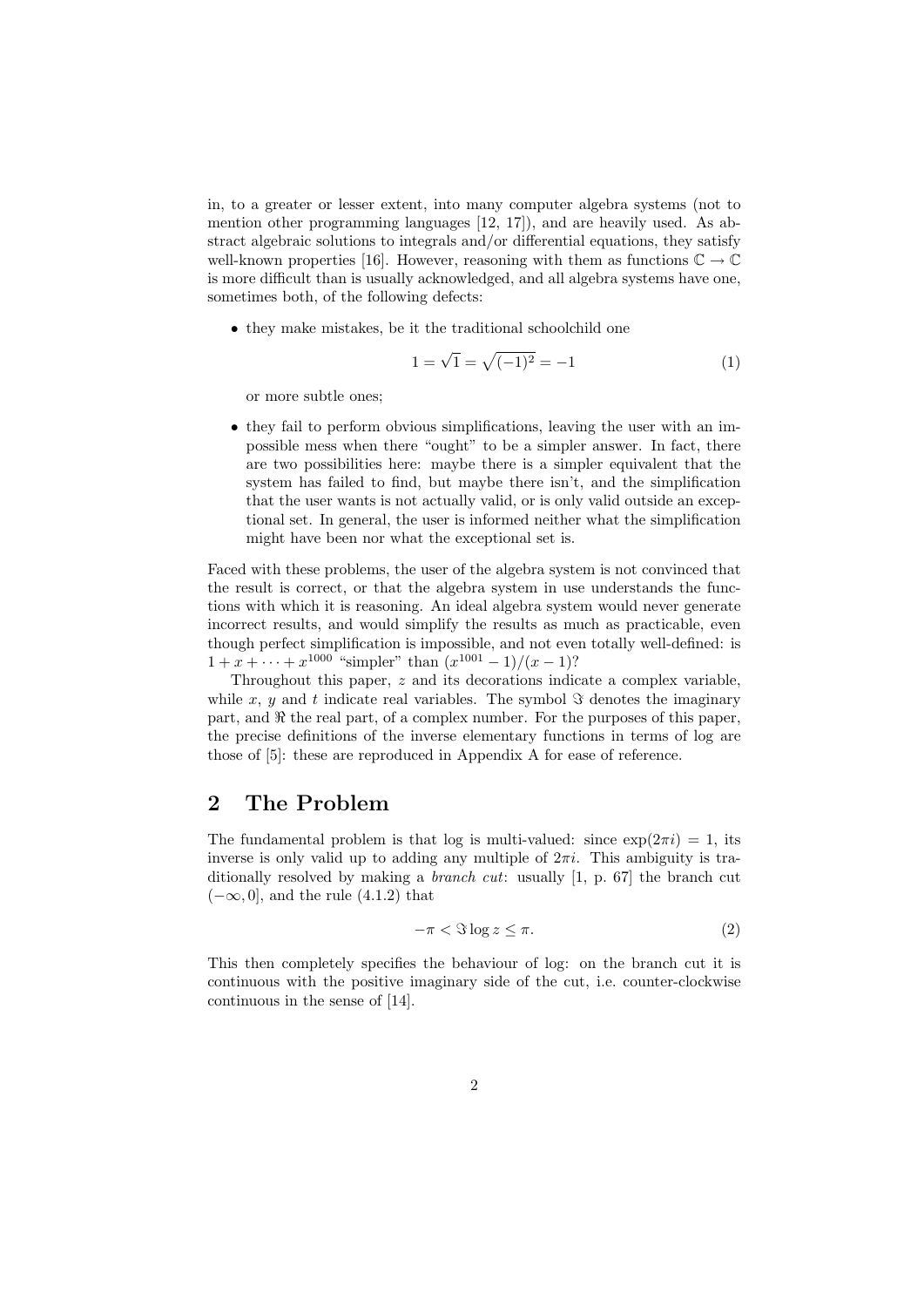What are the consequences of this definition<sup>1</sup>? From the existence of branch cuts, we get the problem of a lack of continuity:

$$
\lim_{y \to 0^-} \log(x + iy) \neq \log(x) : \tag{3}
$$

for  $x < 0$  the limit is  $log(x) - 2\pi i$ . Related to this is the fact that

$$
\log \overline{z} \neq \overline{\log z} \tag{4}
$$

on the branch cut: instead  $\log \overline{z} = \overline{\log z} + 2\pi i$  on the cut. Similarly,

$$
\log(\frac{1}{z}) \neq -\log z \tag{5}
$$

on the branch cut: instead  $\log(\frac{1}{z}) = -\log z + 2\pi i$  on the cut.

Although not normally explained this way, the problem with (1) is a consequence of the multi-valued nature of log: if we define (as for the purposes of this paper we do)

$$
\sqrt{z} = \exp\left(\frac{1}{2}\log z\right),\tag{6}
$$

then  $\frac{-\pi}{2} < \Im \sqrt{z} \leq \frac{\pi}{2}$ . On the real line, this leads to the traditional resolution of (1), namely that  $\sqrt{x^2} = |x|$ .

Four families of solutions have been proposed to these problems.

### 2.1 Signed Zero

[14] points out that the concept of a "signed zero"<sup>2</sup> [13] (for clarity, we write the positive zero as  $0^+$  and the negative one as  $0^-$ ) can be used to solve the problems in equations (1) and (5), if we say that, for  $x < 0$ ,  $\log(x + 0^+i) = \log(|x|) + \pi i$ whereas  $\log(x+0^-i) = \log(|x|)-\pi i$ . Equation (3) then becomes an equality for all x, interpreting the x on the right as  $x + 0^-i$ . Similarly, (4), where  $0^+i = 0^-i$ . and (5) become equalities throughout. Attractive though this proposal is, it does not answer the fundamental question as far as the designer of a computer algebra system is concerned: what to do if the user types  $log(-1)$ .

<sup>1</sup>Which we do not contest: it seems that few people today would support the rule one of us (JHD) was taught, viz. that  $0 \leq \Im \log z < 2\pi$ . The placement of the branch cut is "merely" a notational convention, but an important one. If we wanted a function that behaves like log but with this cut, we could consider  $log(z) = log(-1) - log(-1/z)$  instead. We note  $|_{0,2\pi}$ 

that, until 1925, astronomers placed the branch cut between one day and the next at noon [9, vol. 15 p. 417].

<sup>&</sup>lt;sup>2</sup>One could ask why zero should be special and have two values. The answer seems to be that all the branch cuts we need to consider are on either the real or imaginary axes, so the side to which the branch cut adheres depends on the sign of the imaginary or real part, including the sign of zero. To handle other points similarly would require the arithmetic of non-standard analysis.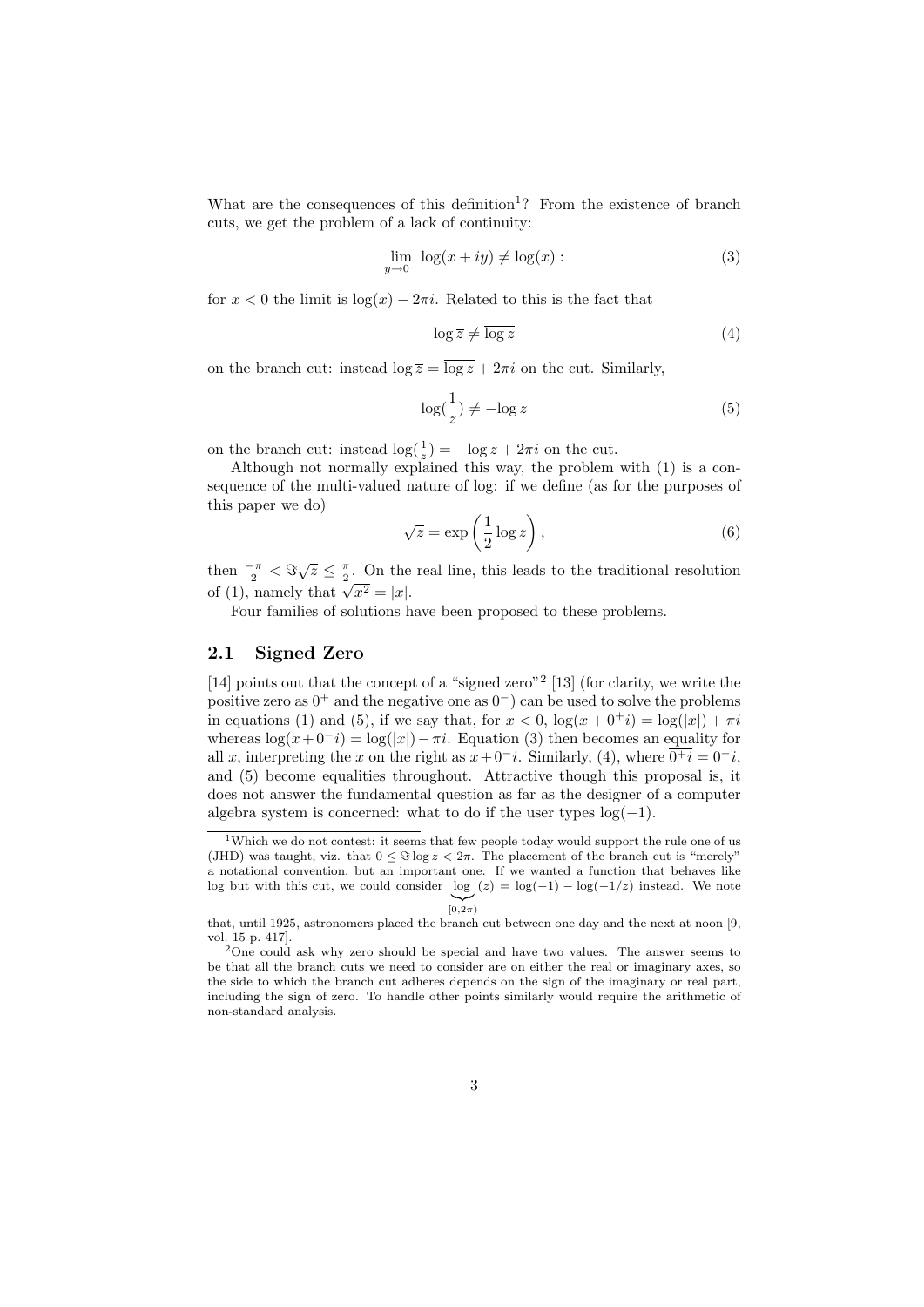- 1.  $z = \log e^z + 2\pi i \mathcal{K}(z)$ .
- 2.  $\mathcal{K}(a \log z) = 0 \,\forall z \in \mathbb{C}$  if and only if  $-1 < a \leq 1$ .
- 3.  $\log z_1 + \log z_2 = \log(z_1z_2) + 2\pi i \mathcal{K}(\log z_1 + \log z_2)$ .
- 4.  $a \log z = \log z^a + 2\pi i \mathcal{K}(a \log z)$ .
- 5.  $z^{ab} = (z^a)^b e^{2\pi i b \mathcal{K}(a \log z)}$ .
- 5'.  $e^{ab} = (e^a)^b$   $(-\pi < \Im a \leq \pi)$ .

Table 1: Some correct identities for logarithms and powers using  $K$ .

### 2.2 Uniformly valid transformations

The authors of [6] point out that most "equalities" do not hold for the complex logarithm, e.g.  $\log(z^2) \neq 2 \log z$  (try  $z = -1$ ), and its generalisation

$$
\log(z_1 z_2) \neq \log(z_1) + \log(z_2). \tag{7}
$$

The most fundamental of all non-equalities is  $z = \log \exp z$ , whose most obvious violation is at  $z = 2\pi i$ . (A similar point was made in [2], where the correction term is called the "adjustment".) They therefore propose to formalise the violation of this equality by introducing the unwinding number  $K$ , defined<sup>3</sup> by

$$
\mathcal{K}(z) = \frac{z - \log \exp z}{2\pi i} = \left\lceil \frac{\Im z - \pi}{2\pi} \right\rceil \in \mathbf{Z}
$$
 (8)

(note that the apparently equivalent definition  $\left\lfloor \frac{\Im z + \pi}{2\pi} \right\rfloor$  differs precisely on the branch cut for log as applied to  $\exp z$ .

This definition has several attractive features:  $\mathcal{K}(z)$  is integer-valued, and familiar in the sense that "everyone knows" that the multivalued logarithm can be written as the principal branch "plus  $2\pi ik$  for some integer k"; it is singlevalued; and it can be computed by a formula not involving logarithms. It does have a numerical difficulty, namely that you must decide if the imaginary part is an odd integer multiple of  $\pi$  or not, and this can be hard (or impossible in some exact arithmetic contexts), but the difficulty is inherent in the problem and cannot be repaired e.g. by putting the branch cuts elsewhere.

Some correct identities for elementary functions using  $K$  are given in Table 1. (7) can then be rescued as

$$
\log(z_1 z_2) = \log(z_1) + \log(z_2) - 2\pi i \mathcal{K}(\log(z_1) + \log(z_2)).
$$
 (9)

<sup>&</sup>lt;sup>3</sup>Note that the sign convention here is the opposite to that of [6], which defined  $\mathcal{K}(z)$  as  $\lfloor \frac{\pi-3z}{2\pi} \rfloor$ : the authors of [6] recanted later to keep the number of −1s occurring in formulae to a minimum. We could also change "unwinding" to "winding" when we make that sign change; but "winding number" is in wide use for other contexts, and it seems best to keep the existing terminology.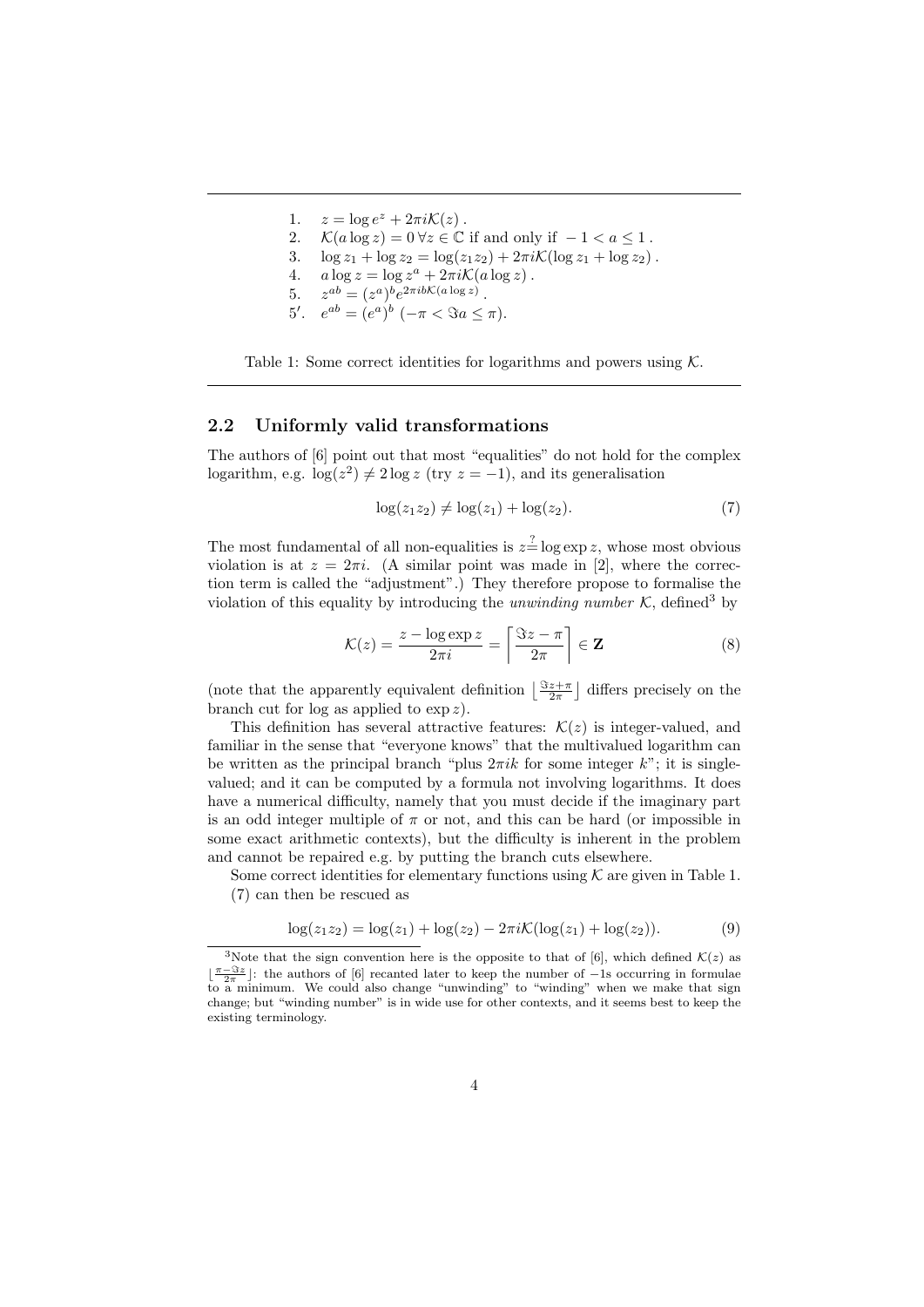Similarly (4) can be rescued as

$$
\log \overline{z} = \overline{\log z} - 2\pi i \mathcal{K}(\overline{\log z}).\tag{10}
$$

Note that, as part of the algebra of  $\mathcal{K}, \mathcal{K}(\overline{\log z}) = \mathcal{K}(-\log z) \neq \mathcal{K}(\log \frac{1}{z}).\ \mathcal{K}(z)$ depends only on the imaginary part of z.  $\mathcal{K}(\log z) = 0$  for all z.

$$
\mathcal{K}(-\log z) = \begin{cases}\n-1 & z \text{ real negative} \\
0 & \text{elsewhere}\n\end{cases}.
$$
\n(11)

### 2.3 Multi-valued "functions"

Although not formally proposed in the same way in the computational community, one possible solution, often found in texts in complex analysis, is to accept the multi-valued nature of these functions (we adopt the common convention of using capital letters, e.g. Ln or Sqrt, to denote the multi-valued function), defining, for example

$$
\text{Arcsin}\,z = \{y|\sin y = z\}.
$$

This leads to  $Sqrt(z^2) = {\pm z}$ , which has the advantage that it is valid throughout C. Equation (7) is then rewritten as

$$
Ln(z_1 z_2) = Ln(z_1) + Ln(z_2),
$$
\n(12)

where addition is addition of sets  $(A + B = \{a + b : a \in A, b \in B\})$  and equality is set equality<sup>4</sup>.

However, it seems to lead in practice to very large and confusing formulae. More fundamentally, this approach does not say what will happen when the multi-valued functions are replaced by the single-valued ones of numerical programming languages.

A further problem that has not been stressed in the past is that this approach suffers from the same aliasing problem that naïve interval arithmetic does [8]. For example,

$$
\operatorname{Ln}(z^2) = \operatorname{Ln}(z) + \operatorname{Ln}(z) \neq 2\operatorname{Ln}(z),
$$

since  $2 \text{Ln}(z) = \{2 \ln(z) + 4k\pi i : k \in \mathbb{Z}\}, \text{ but } \text{Ln}(z) + \text{Ln}(z) = \{2 \ln(z) + 2k\pi i : k \in \mathbb{Z}\}.$  $k \in \mathbb{Z}$ : indeed if  $z = -1$ ,  $\ln(z^2) \notin 2\operatorname{Ln}(z)$ . Hence this method is unduly pessimistic: it may fail to prove some identities that are true.

### 2.4 Riemann surfaces

A long standing treatment of multi-valued functions is based on Riemann surfaces. Riemann surfaces give a very pictorial way of visualizing multi-valuedness [18, 7], but the question here is whether they can be used computationally to

<sup>&</sup>lt;sup>4</sup> "The equation merely states that the sum of one of the (infinitely many) logarithms of  $z_1$ and one of the (infinitely many) logarithms of  $z_2$  can be found among the (infinitely many) logarithms of  $z_1z_2$ , and conversely every logarithm of  $z_1z_2$  can be represented as a sum of this kind (with a suitable choice of [elements of]  $\text{Ln } z_1$  and  $\text{Ln } z_2$ )." [3, pp. 259–260] (our notation).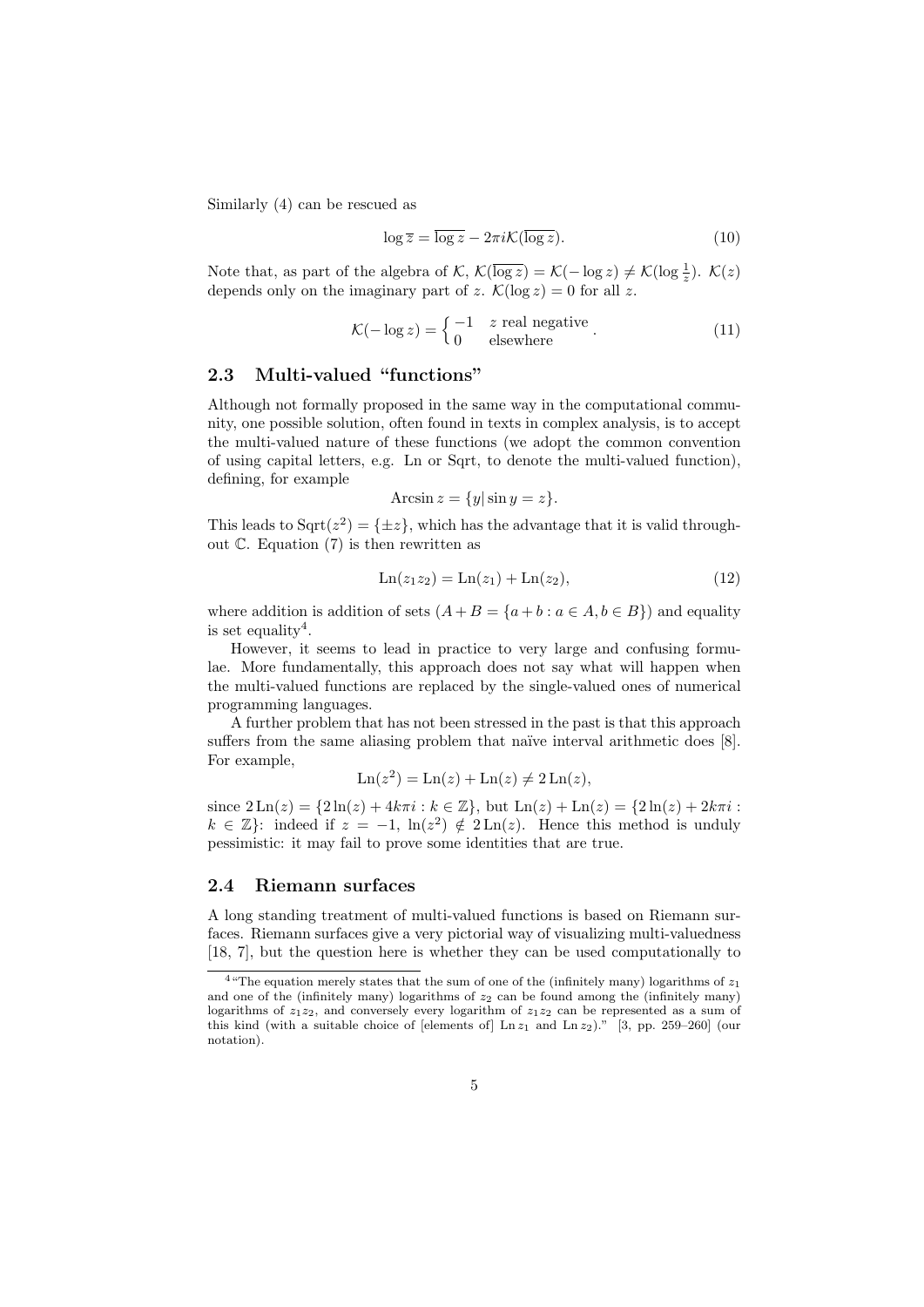study elementary functions (they have been used successfully for algebraic functions [10]). In order to answer this, a computational interpretation of a Riemann surface must first be given, because the standard textbook descriptions do not offer one.

The essence of the Riemann surface approach is geometric. We associate paths with each quantity that we compute with. Consider the pair of functions  $z = e^w$  and  $w = \ln z$  as an example. The approaches above have concentrated on the values taken by w, or in other words on the behaviour of  $\ln z$  in the w-plane; in the Riemann-surface treatment, attention is shifted to the z-plane. by considering the mapping  $z = e^w$ . Starting from a path, say a straight vertical segment, joining two points  $w_1$  and  $w_2 = w_1 + 2\pi i$ , we consider the path it maps to in the z plane. Let  $z_1 = e^{w_1}$  and  $z_2 = e^{w_2} = e^{w_1 + 2\pi i}$  be the endpoints of the path; usually these are considered to be the same point, but in the Riemann approach, we continue to distinguish between them. In order to create a distinction, we label the two  $z$ -points with the property that makes them different, namely the value of the imaginary part of  $w$ . In [18, 7], a 3dimensional surface is constructed by plotting  $\Im w$  against complex z. This can be shown to be isomorphic to any faithful representation of the Riemann surface for ln z.

Therefore, in the Riemann approach, the complex number  $z$  now becomes a number and an index:  $z_{w_1}$  and  $z_{w_2}$ . Using the index, we can decide which value to assign  $\ln z$ . Thus  $w_1 = \ln(z_{w_1})$  and  $w_2 = \ln(z_{w_2})$ . This is effectively how students in a first course on complex numbers compute the *n* values of  $z^{1/n}$ . They are taught to start with the equivalence  $z = re^{i\theta} = re^{i\theta+2\pi i k}$  and then they are mysteriously ordered to apply the rule  $(e^{i\phi})^{1/n} = e^{i\phi/n}$  to the second form of z rather than the first. Thus they are replacing z with  $z_k$ , an equivalent point on the k<sup>th</sup> Riemann sheet, and then computing  $(z_k)^{1/n}$ .

Taking the point of view of a computer algebra system, we see that a complex number z does not reveal its full significance until we know what Riemann sheet it is on. Thus, to compute logs correctly in the Riemann approach, a system would have to create a new data structure, so that the correct sheet of the Riemann surface could be recorded along with the value of  $z$ . This would have to be equivalent to a path from some reference point. This does not complete the solution to the problem, however, because the Riemann surface depends upon the function being considered: the Riemann sheet for  $\log z$  being different from that for  $arcsin z$ , for instance.

Further problems arise when we consider combining functions. Thus, when we write  $ln(u + v)$ , are u and v on the same sheet? More importantly, what sheet is the sum  $u + v$  on? Products are easier: we can write  $u = re^{i\theta}$  and record its sheet as a multiple of  $2\pi$  in  $\theta$ , and likewise for v; then the index of the sheet of the product uv is just the sum of the indexes of the sheets of  $u$  and  $v$ . But sums are awkward. Moreover, if we write the expression  $(z - 1)^{1/2} + \ln z$ , the Riemann surface for the combined function is different from either of the component Riemann surfaces. How do we label  $z$ ?

We have to distinguish between a conceptual scheme and a computational scheme. Computer systems are about computation. Often computation assists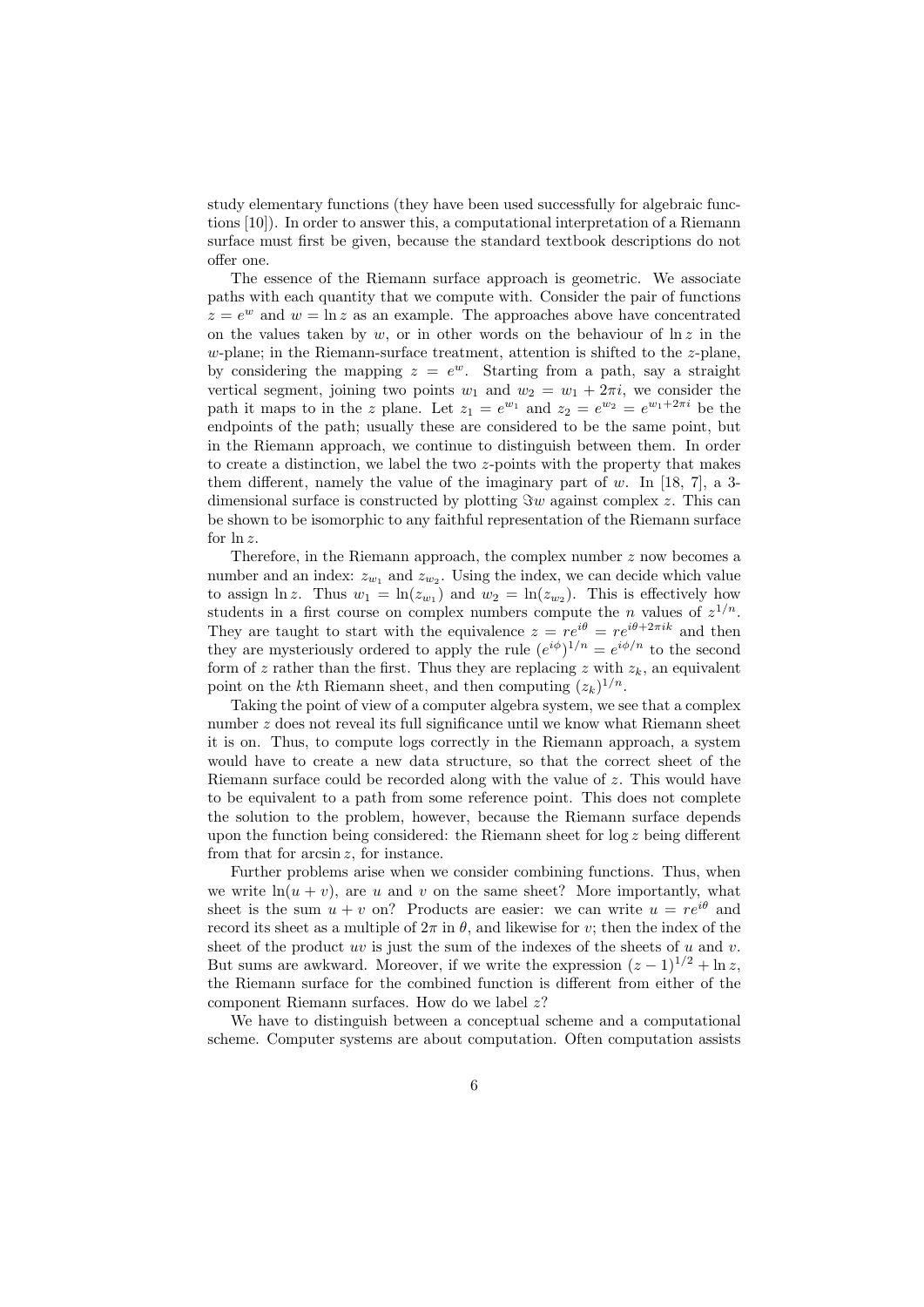in conception, but computers must be able to compute. Riemann surfaces are a beautiful conceptual scheme, but at the moment they are not computational schemes.

# 3 The rôle of the Unwinding Number

We claim that the unwinding number provides a convenient formalism for reasoning about these problems. Inserting the unwinding number systematically allows one to make "simplifying" transformations that are mathematically valid. The unwinding number can be evaluated at any point, either symbolically or via guaranteed arithmetic: since we know it is an integer, in practice little accuracy is necessary. Conversely, removing unwinding numbers lets us genuinely "simplify" a result. We describe insertion and removal as separate steps, but in practice every unwinding number, once inserted by a "simplification" rule, should be eliminated as soon as possible. We have thus defined a concrete goal for mathematically valid simplification.<sup>5</sup>

The following section gives examples of reasoning with unwinding numbers. Having motivated the use of unwinding numbers, the subsequent sections deal with their insertion (to preserve correctness) and their elimination (to simplify results).

# 4 Examples of Unwinding Numbers

This section gives certain examples of the use of unwinding numbers. We should emphasise our view that an ideal computer algebra system should do this manipulation for the user: certainly inserting the unwinding numbers where necessary, and preferably also removing/simplifying them where it can.

### 4.1 Forms of arccos

The following example is taken from [5], showing that two alternative definitions of arccos are in fact equal:

#### Theorem 1

$$
\frac{2}{i}\ln\left(\sqrt{\frac{1+z}{2}}+i\sqrt{\frac{1-z}{2}}\right) = -i\ln\left(z+i\sqrt{1-z^2}\right). \tag{13}
$$

First we prove the correct (and therefore containing unwinding numbers) version of  $\sqrt{z_1 z_2} = \sqrt{z_1} \sqrt{z_2}$ .

### Lemma 1

$$
\sqrt{z_1 z_2} = \sqrt{z_1} \sqrt{z_2} (-1)^{\mathcal{K}(\ln(z_1) + \ln(z_2))}.
$$
\n(14)

<sup>5</sup>Just to remove the terms with unwinding numbers, as is done implicitly in some software systems, could be called "over-simplification."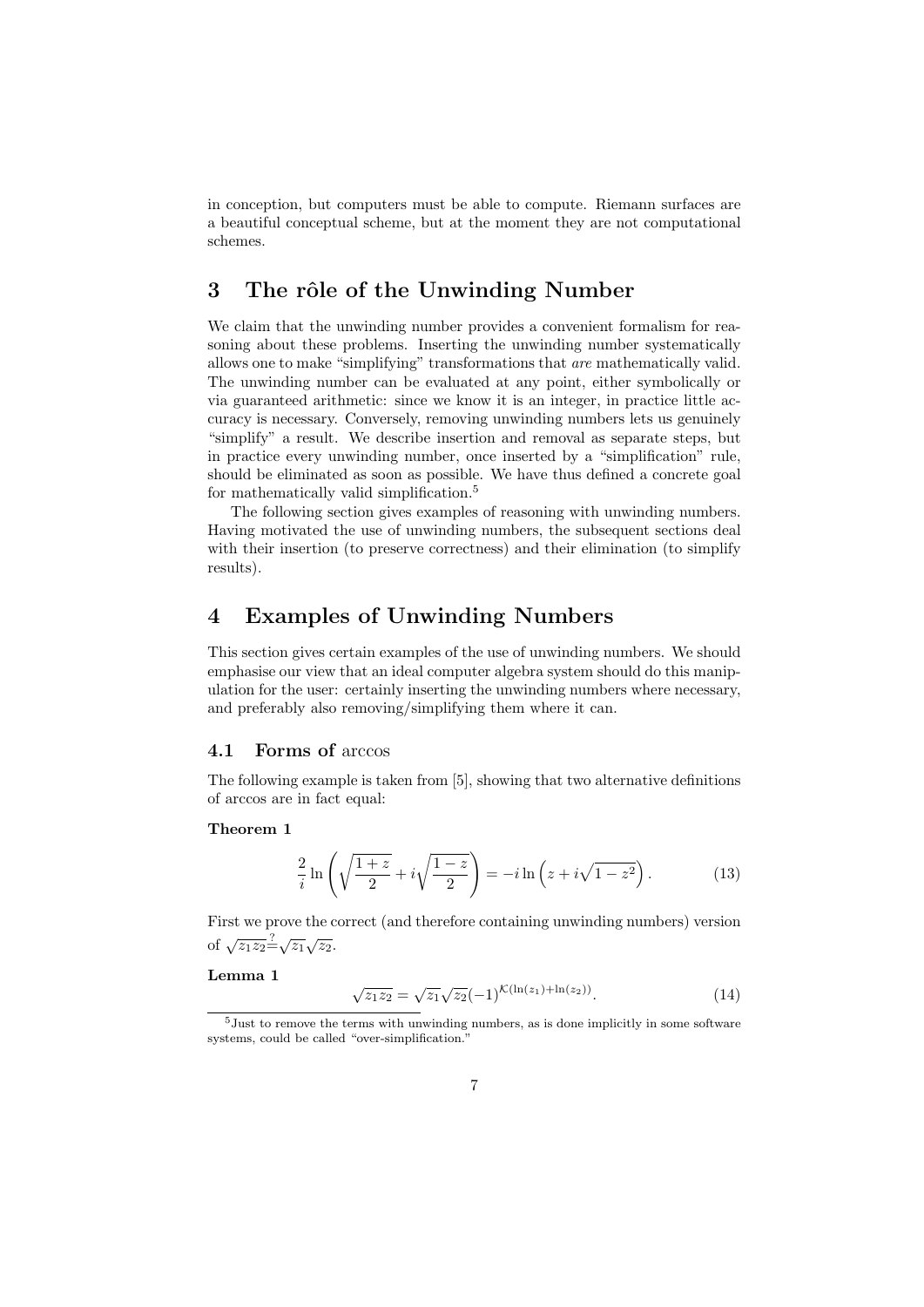Proof.

$$
\sqrt{z_1 z_2} = \exp\left(\frac{1}{2} (\ln(z_1 z_2))\right)
$$
  
\n
$$
= \exp\left(\frac{1}{2} (\ln(z_1) + \ln(z_2) - 2\pi i \mathcal{K}(\ln(z_1) + \ln(z_2)))\right)
$$
  
\n
$$
= \sqrt{z_1} \sqrt{z_2} \exp(-\pi i \mathcal{K}(\ln(z_1) + \ln(z_2)))
$$
  
\n
$$
= \sqrt{z_1} \sqrt{z_2} (-1)^{\mathcal{K}(\ln(z_1) + \ln(z_2))}
$$

**Lemma 2** Whatever the value of  $z$ ,

$$
\sqrt{1-z}\sqrt{1+z} = \sqrt{1-z^2}.
$$

This is a classic example of a result that is "obvious" — the naïf just squares both sides, but in fact that loses information, and the identity requires proof. To show this, consider the apparently similar "result":

$$
\sqrt{z-1}\sqrt{1+z^2} - \sqrt{z^2-1}.
$$

If we take  $z = -2$ , the left-hand side becomes  $\sqrt{-3}\sqrt{-1}$ : the inputs to the square roots<sup>6</sup> have arg =  $+\pi$ , so the square roots themselves have arg =  $\frac{\pi}{2}$ , and the product has  $\arg = +\pi$ , and therefore is  $-\sqrt{3}$ . However, the right-hand side the product has  $\arg = +\pi$ , and there<br>is  $\sqrt{4-1} = \sqrt{3}$ . The true formula is

$$
\sqrt{z^2 - 1} = \text{csgn}(z)\sqrt{z - 1}\sqrt{z + 1}
$$

where  $7$ 

$$
csgn(z) = (-1)^{\mathcal{K}(2\ln(z))} = \begin{cases} +1 & \Re(z) > 0 \text{ or } \Re(z) = 0; \Im(z) \ge 0\\ -1 & \Re(z) < 0 \text{ or } \Re(z) = 0; \Im(z) < 0 \end{cases}.
$$

Proof of Lemma. It is sufficient to show that the unwinding number term in lemma 1 is zero. Whatever the value of  $z$ ,  $1 + z$  and  $1 - z$  have imaginary parts of opposite signs. Without loss of generality, assume  $\Im z \geq 0$ . Then  $0 \leq \arg(1+z) \leq \pi$  and  $-\pi < \arg(1-z) \leq 0$ . Therefore their sum, which is the imaginary part of  $\ln(1+z) + \ln(1-z)$ , is in  $(-\pi, \pi]$ . Hence the unwinding number is indeed zero.

Proof of Theorem 1. Now

$$
\left(\sqrt{\frac{1+z}{2}} + i\sqrt{\frac{1-z}{2}}\right)^2 = z + i\sqrt{1-z}\sqrt{1+z} = z + i\sqrt{1-z^2}
$$

by the previous lemma. Also  $2 \ln a = \ln(a^2)$  if  $\mathcal{K}(2 \ln a) = 0$ , so we need only show this last stipulation i.e. that

$$
-\frac{\pi}{2} < \arg\left(\sqrt{\frac{1+z}{2}} + i\sqrt{\frac{1-z}{2}}\right) \le \frac{\pi}{2}.
$$

 $6$ One is tempted to say "arguments of the square root", but this is easily confused with the function arg; we use 'inputs' instead.

<sup>&</sup>lt;sup>7</sup>Maple defines csgn(0) = 0, but we are assuming csgn(0) = 1.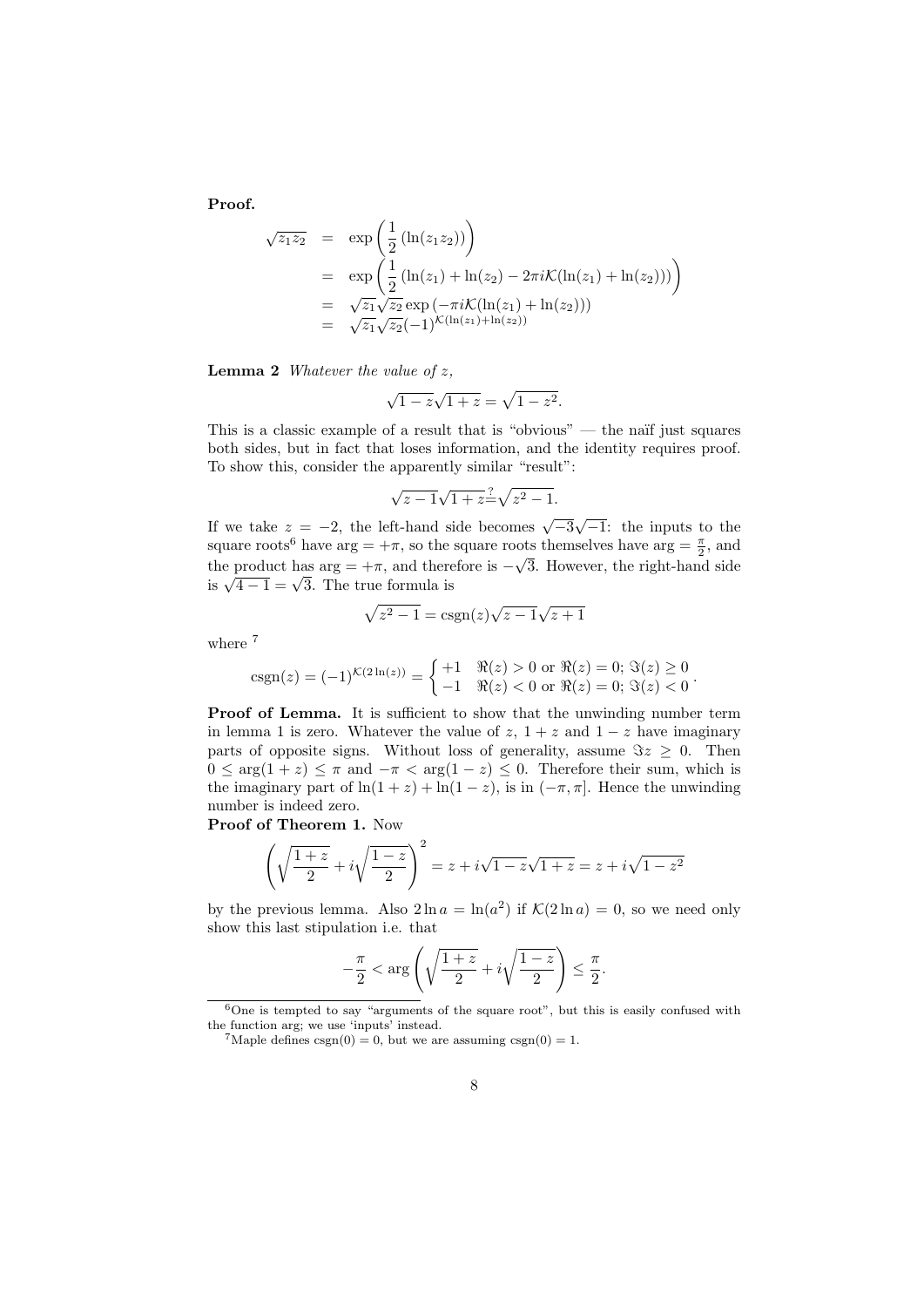This is trivially true at  $z = 0$ . If it is false at any point, say  $z_0$ , then a path from  $z_0$  to 0 must pass through a z where  $\left|\arg\left(\sqrt{\frac{1+z}{2}}+i\sqrt{\frac{1-z}{2}}\right)\right| = \frac{\pi}{2}$ , i.e.  $\sqrt{\frac{1+z}{2}} + i\sqrt{\frac{1-z}{2}} = it$  for  $t \in \mathbb{R}$ . Squaring because, first, arg is continuous for  $|z| \leq \pi/2$ , and indeed for  $|z| < \pi$ , and, second, that the inputs to arg are themselves discontinuous only on  $z > 1$  and  $z < -1$ , and on these halflines, the arguments in question are 0 and  $\pi/2$ , which are acceptable. Coming back to the continuity along the path, we find that by squaring both sides,  $z + i$  $\Gamma$ <sup> $\alpha$ </sup>  $\overline{1-z^2} = -t^2$ , i.e.  $(z+t^2)^2 = -(1-z^2)$ . Hence  $2zt^2+t^4 = -1$ , so  $z = \frac{-(1+t^4)}{2t^2}$  $\frac{1+t}{2t^2} \leq -1$ , and in particular is real. On this half-line, the argument in question is  $+\pi/2$ , which is acceptable. Hence the argument never leaves the desired range, and the theorem is proved.

### 4.2 arccos and arccosh

 $\cos(z) = \cosh(iz)$ , so we can ask whether the corresponding relation for the inverse functions,  $arccosh(z) = i \arccos(z)$  holds. This is known in [5] as the "couthness" of the arccos/arccosh definitions. The problem reduces, using equations (23) and (29), to

$$
2\ln\left(\sqrt{\frac{z+1}{2}} + \sqrt{\frac{z-1}{2}}\right) \stackrel{?}{=} i\left(\frac{2}{i}\ln\left(\sqrt{\frac{1+z}{2}} + i\sqrt{\frac{1-z}{2}}\right)\right),
$$

i.e.

$$
\ln\left(\sqrt{\frac{z+1}{2}}+\sqrt{\frac{z-1}{2}}\right)\frac{z}{2}\ln\left(\sqrt{\frac{1+z}{2}}+i\sqrt{\frac{1-z}{2}}\right).
$$

Since  $ln(a) = ln(b)$  implies  $a = b$ , this reduces to

$$
\sqrt{\frac{z-1}{2}}\frac{z}{z}i\sqrt{\frac{1-z}{2}}=\sqrt{-1}\sqrt{\frac{1-z}{2}}.
$$

By lemma 1, the right-hand side reduces to  $\sqrt{\frac{z-1}{2}}(-1)^{\mathcal{K}(\ln(-1)+\ln(\frac{z-1}{2}))}$ . Hence the two are equal if, and only if, the unwinding number is even (and therefore zero). This will happen if, and only if,  $\arg\left(\frac{z-1}{2}\right) \leq 0$ , i.e.  $\Im z < 0$  or  $\Im z = 0$ and  $z > 1$ .

### 4.3 arcsin and arctan

The aim of this section is to prove that

$$
\arcsin z = \arctan \frac{z}{\sqrt{1 - z^2}} + \pi \mathcal{K}(-\ln(1 + z)) - \pi \mathcal{K}(-\ln(1 - z)). \tag{15}
$$

We start from equations (22) and (24). Then

$$
2i \arctan \frac{z}{\sqrt{1-z^2}} = \ln \left(1 + i \frac{z}{\sqrt{1-z^2}}\right) - \ln \left(1 - i \frac{z}{\sqrt{1-z^2}}\right)
$$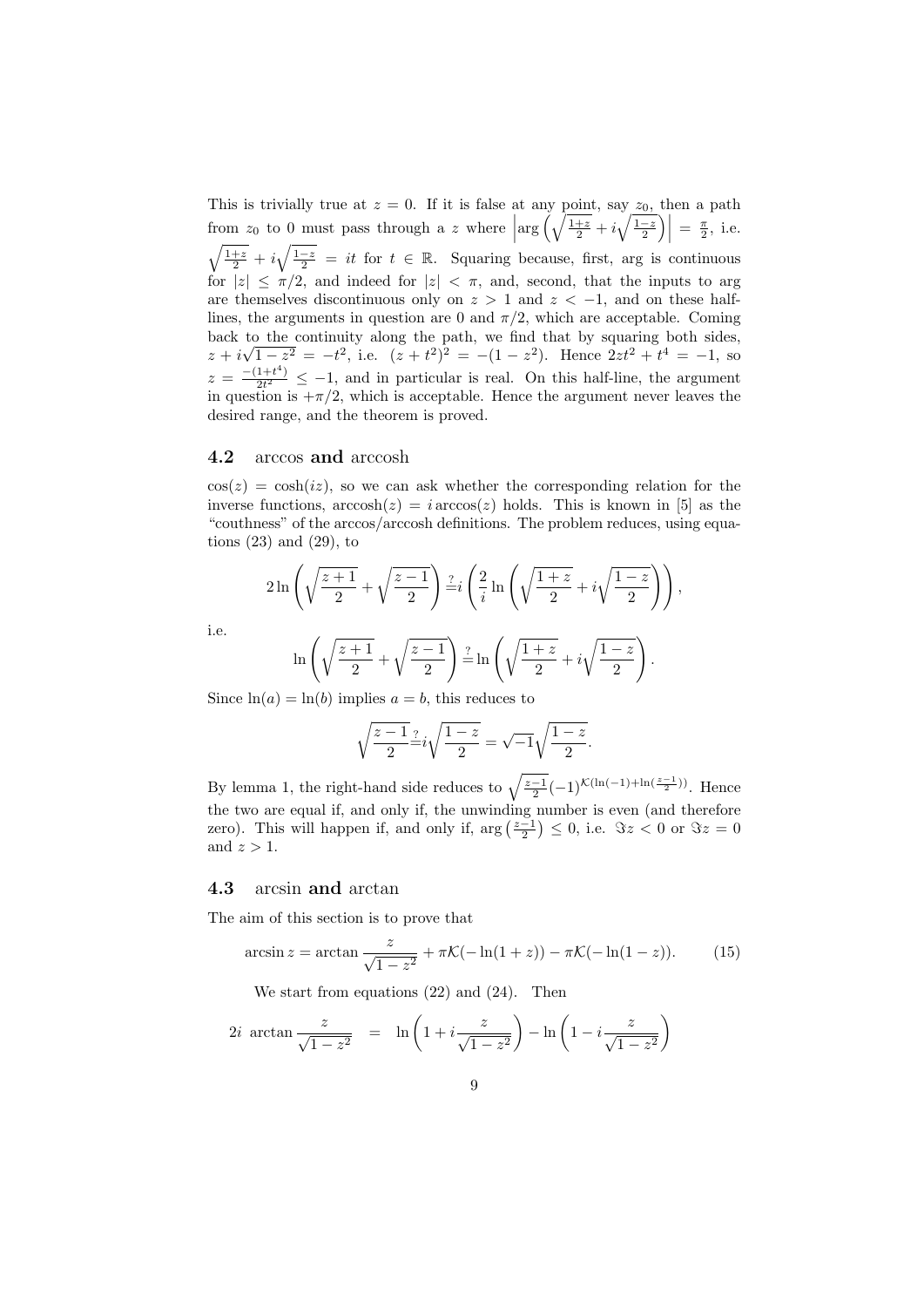$$
= \ln \left( \left[ 1 + i \frac{z}{\sqrt{1 - z^2}} \right] / \left[ 1 - i \frac{z}{\sqrt{1 - z^2}} \right] \right)
$$
  
+2\pi i \mathcal{K} \left( \ln(1 + i \frac{z}{\sqrt{1 - z^2}}) - \ln(1 - i \frac{z}{\sqrt{1 - z^2}}) \right)  
= \ln[iz + \sqrt{1 - z^2}]^2  
+2\pi i \mathcal{K} (\ln(1 + i \frac{z}{\sqrt{1 - z^2}}) - \ln(1 - i \frac{z}{\sqrt{1 - z^2}}))  
= 2i \arcsin(z)  
-2\pi i \mathcal{K} \left( 2 \ln(iz + \sqrt{1 - z^2}) \right)  
+2\pi i \mathcal{K} \left( \ln(1 + i \frac{z}{\sqrt{1 - z^2}}) - \ln(1 - i \frac{z}{\sqrt{1 - z^2}}) \right)

The tendency for  $K$  factors to proliferate is clear. To simplify we proceed as follows. Consider first the term

$$
\mathcal{K}(2\ln(iz+\sqrt{1-z^2}))\ .
$$

For  $|z|$  < 1, the real part of the input to the logarithm is positive and hence  $\mathcal{K} = 0$ . For  $|z| > 1$ , we solve for the critical case in which the input to K is  $-i\pi$ and find only  $z = r \exp(i\pi)$ , with  $r > 1$ . Therefore

$$
\mathcal{K}(2\ln(iz+\sqrt{1-z^2}))=\mathcal{K}(-\ln(1+z))\;.
$$

Repeating the procedure with

$$
\mathcal{K}(\ln(1+iz/\sqrt{1-z^2}) - \ln(1-iz/\sqrt{1-z^2}))
$$

shows that  $\mathcal{K} \neq 0$  only for  $z > 1$ . Therefore

$$
\mathcal{K}(\ln(1+iz/\sqrt{1-z^2}) - \ln(1-iz/\sqrt{1-z^2})) = \mathcal{K}(-\ln(1-z))
$$

and so finally we get

$$
\arctan\frac{z}{\sqrt{1-z^2}} = \arcsin(z) - \pi \mathcal{K}(-\ln(1+z)) + \pi \mathcal{K}(-\ln(1-z)) ,\qquad (16)
$$

and this cannot be simplified further as an unconditional formula. Using equation (11), we can write

$$
-\pi \mathcal{K}(-\ln(1+z)) + \pi \mathcal{K}(-\ln(1-z)) = \begin{cases} +\pi & \text{if } z < -1 \\ -\pi & \text{if } z > 1 \\ 0 & \text{elsewhere on } \mathbb{C}. \end{cases}
$$

# 5 Unwinding Number: Insertion Rules

Unwinding numbers are normally inserted by use of equation (9) and its converse: z<sup>1</sup>

$$
\log\left(\frac{z_1}{z_2}\right) = \log(z_1) - \log(z_2) - 2\pi \mathcal{K}\left(\log(z_1) - \log(z_2)\right). \tag{17}
$$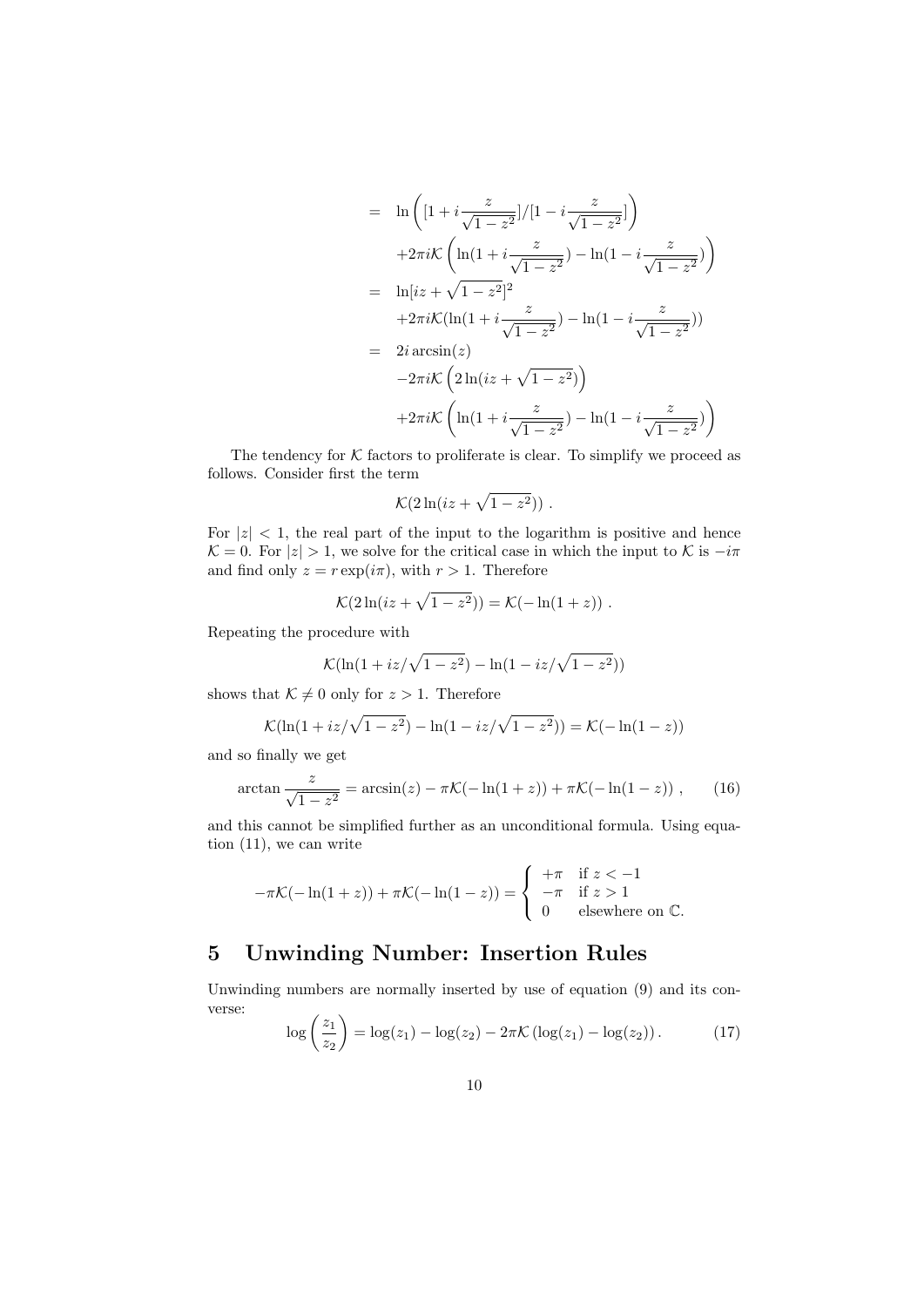Equation (10) may also be used, as may its close relative (also a special case of (17))

$$
\log\left(\frac{1}{z}\right) = -\log(z) - 2\pi \mathcal{K}\left(-\log(z)\right). \tag{18}
$$

In practice, results such as lemma 1 would also be built in to a simplifier.

The definition of  $K$  gives us

$$
log(exp(z)) = z - 2\pi i K(z), \qquad (19)
$$

which is another mechanism for inserting unwinding numbers while "simplifying". The formulae for other inverse functions are given in appendix 2 of [4].

Many other "identities" among inverse functions require unwinding numbers. For example,

$$
\arctan x + \arctan y = \arctan \left(\frac{x+y}{1-xy}\right) + \pi \mathcal{K}\left(2i(\arctan x + \arctan y)\right). \tag{20}
$$

It should be noted that the apparent equation without unwinding numbers is not even true over ℝ: 2 arctan  $s \neq \arctan(-4/3)$ .

# 6 The Unwinding Number: Removal

It is clearly easier to insert unwinding numbers than to remove them. There are various possibilities for the values of unwinding numbers.

- An unwinding number may be identically zero. This is the case in lemma 2 and theorem 1. The aim is then to prove this.
- An unwinding number may be zero everywhere except on certain branch cuts in the complex plane. This is the case in equation (10), and its relative  $\log \frac{1}{z} = -\log z 2\pi i \mathcal{K}(-\log(z))$ . A less trivial case of this can be seen in equation (15). Derive has a different definition of arctan to eliminate this, so that, for Derive,  $arcsin(z) = \frac{arctan}{\sqrt{1-z^2}}$ . This definition can be Derive

related to ours either via unwinding numbers or via  $arctan(z) = \overline{arctan \overline{z}}$ . Derive

It is often possible to disguise this sort of unwinding number, which is often of the form  $\mathcal{K}(-\ln(\ldots))$  or  $\mathcal{K}(\overline{\ln z})$  by resorting to such a "double conjugate" expression, though as yet we have no algorithm for this. Equally, we have no algorithm as yet for the sort of simplification we see in section 4.3.

• An unwinding number may divide the complex plane into two regions, one where it is non-zero and one where it is zero. A typical case of this is given in section 4.2. Here the proof methodology consists in examining the critical case, i.e. when the input to K has imaginary part  $\pm \pi$ , and examining when the functions contained in the input to  $K$  themselves have discontinuities.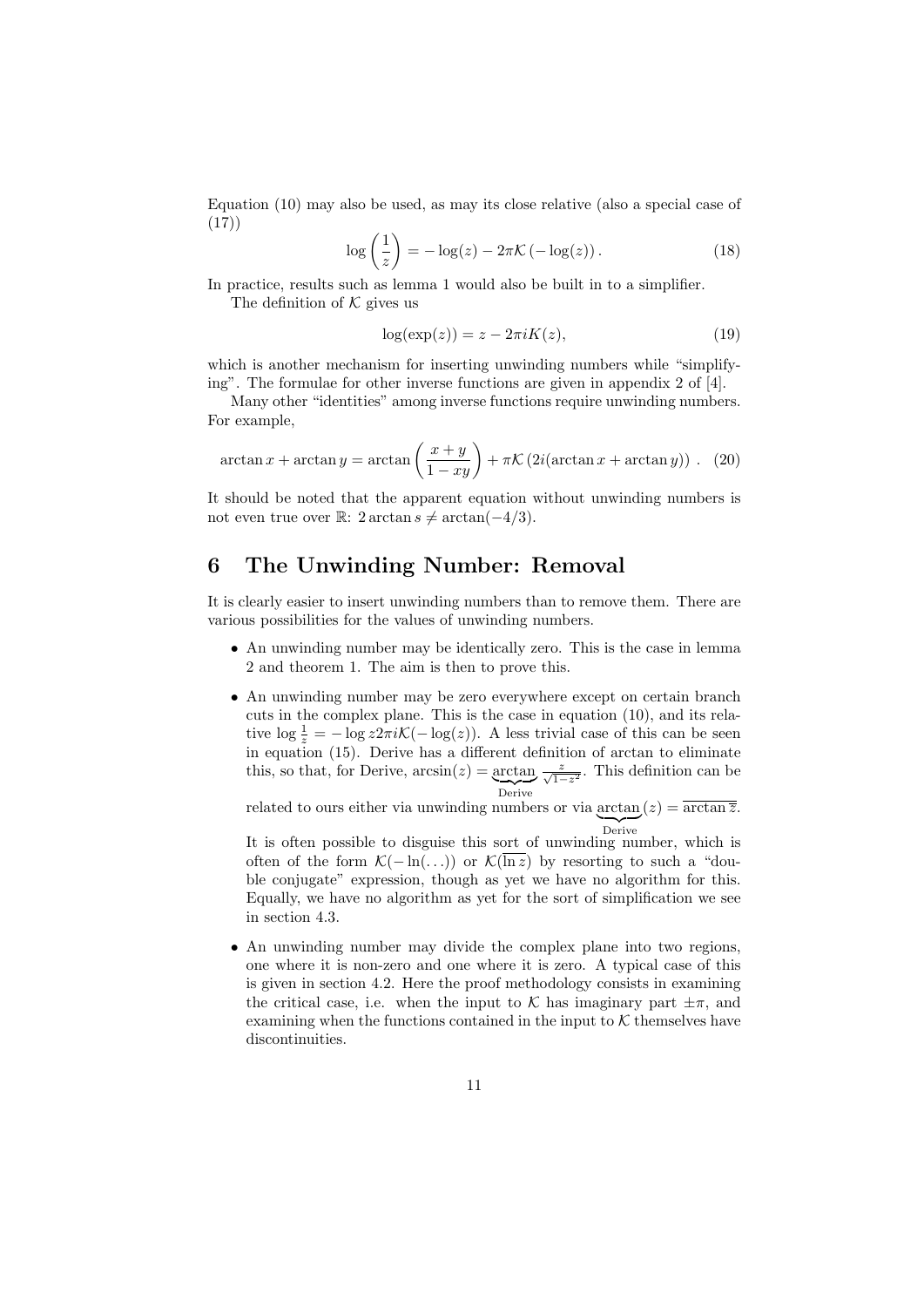• An unwinding number may correspond to the usual  $+n\pi$ :  $n \in \mathbb{Z}$  of many trigonometric identities: examples of this are given in appendix 2 of [4] see also [15].

# 7 More Automation

Here we look at a potential approach to mechanizing the reasoning required. We reconsider theorem 1: in particular we look at the branch cuts of the left-hand and right-hand sides, in the complex plane, which we will regard as the  $(x, y)$ plane.

**LHS** The question is the branch cut of  $\ln\left(\sqrt{\frac{1+z}{2}}+i\sqrt{\frac{1-z}{2}}\right)$ . Hence we have to solve

$$
\Im\left(\sqrt{\frac{1+z}{2}}+i\sqrt{\frac{1-z}{2}}\right)=\pi.
$$

In terms of  $(x, y)$ -coordinates, and cancelling the  $\sqrt{2}$  in the denominators for simplicity<sup>8</sup> this means that

$$
\sqrt{1 + x + iy} + i\sqrt{1 - x - iy} = \hat{x} + 0i
$$
:  $\hat{x} \in (-\infty, 0)$ .

Isolating the first square root<sup>9</sup>,

$$
1 + x + iy = \left(\hat{x} - i\sqrt{1 - x - iy}\right)^2
$$
  
=  $\hat{x}^2 - 2i\hat{x}\sqrt{1 - x - iy} - (1 - x - iy).$ 

Hence

$$
(2 - \hat{x}^2)^2 = 4 - 4\hat{x}^2 + \hat{x}^4 = -4\hat{x}^2(1 - x - iy).
$$

Equating imaginary parts,  $0 = 4\hat{x}^2y$ , so  $y = 0$ . Equating real parts,  $\frac{4+\hat{x}^4}{4\hat{x}^2} = x$ , so  $x \in [\sqrt{2}, \infty)$ .

Hence the branch cut for the logarithm term is  $(\sqrt{2} \leq x < \infty, y = 0)$ . We also need to add the branch cuts for the individual square roots, which are  $(x < -1, y = 0)$  and  $(x > 1, y = 0)$ .

RHS Reasoning as above, we reach

$$
x + iy + i\sqrt{1 - (x + iy)^2} = \hat{x} + 0i.
$$

<sup>&</sup>lt;sup>8</sup>A mechanized approach would probably not do this, and so we will not bother to justify it.

 $9$ The reader may complain that we are naïvely squaring an equation, something we clearly, from the examples given previously, should not be doing. If we were aiming for a precise description of the branch cuts, the reader would be correct. We may introduce spurious branch cuts, but the process cannot lose a solution to the branch cut equations.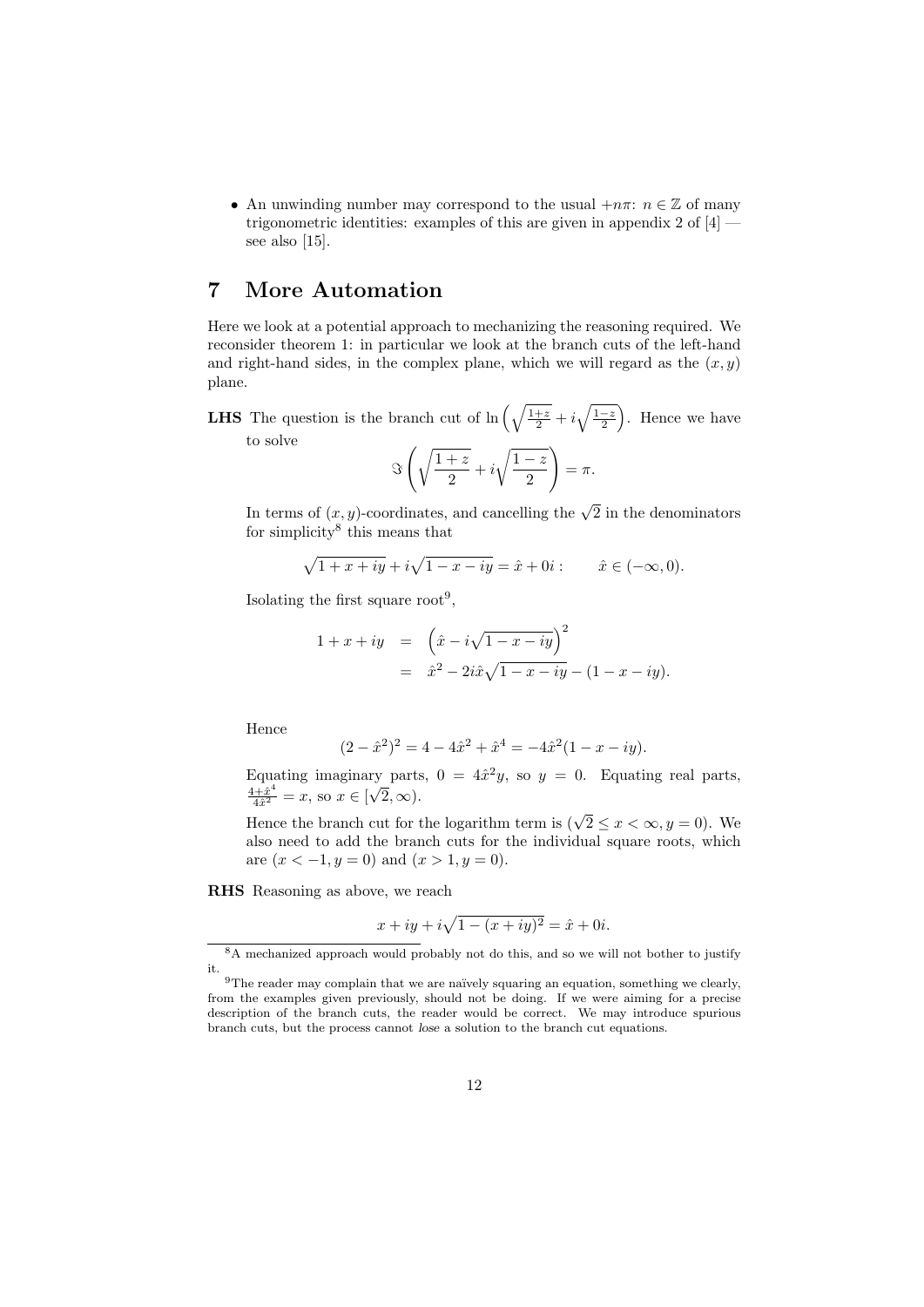Hence

$$
(x - \hat{x} + iy)^2 = -(1 - (x + iy)^2)
$$
  

$$
x^2 - 2x\hat{x} + 2ixy + \hat{x}^2 - 2i\hat{x}y - y^2 = -1 + x^2 + 2ixy - y^2.
$$

Equating imaginary parts,  $-2\hat{x}y = 0$ , so  $y = 0$ . Using this, the real parts simplify to

$$
-2x\hat{x} + \hat{x}^2 = -1,
$$

i.e.  $x = \frac{1 + \hat{x}^2}{2\hat{x}}$  $\frac{+x^2}{2\hat{x}}$  or  $x \in (-\infty, -1]$ .

We need also need to consider the branch cuts of the square root, viz.  $1 - (x + iy)^2 = \hat{x} + 0i$  with  $\hat{x} \in (-\infty, 0)$ . The imaginary part of this is  $2xy = 0$ , so either  $x = 0$  or  $y = 0$ . Substituting this in gives two critical lines:  $(y = 0, x^2 = 1 - \hat{x})$  and  $(x = 0, y^2 = \hat{x} - 1)$ . Given the range of  $\hat{x}$ , the latter has no solution, while the former is  $(y = 0, |x| > 1)$ .

Lemma 3 The difference between the left and right hand sides is locally constant, i.e. its derivative is zero.

The derivative of the difference is

$$
2\frac{\frac{1}{\sqrt{2+2z}} - \frac{i}{\sqrt{2-2z}}}{\sqrt{2+2z} + i\sqrt{2-2z}} - \frac{1 - \frac{iz}{\sqrt{1-z^2}}}{z + i\sqrt{1-z^2}}.\tag{21}
$$

In one sense, this is "obviously" zero, but this is precisely the problem we are trying to solve. However, this or a variant with alternative signs for some of the square roots must be zero, since it does simplify "symbolically" to zero. Furthermore, the branch cuts of expression (21) are those of the square roots involved, which we have already computed as  $(x < -1, y = 0)$  and  $(x > 1, y = 1)$ 0). In this case, the complex plane is divided into these two half-lines, and their complement, i.e. one two-dimensional region and two one-dimensional ones. On each of these, the expression (or one of its variants) is identically zero, so we need only find a point at which the expression is zero, and its relatives are not. The evaluation can, in this case, be done exactly, since we have exact algebraic numbers — see [11]. Unfortunately, in this case, four of the eight possibilities evaluate to 0 at  $z = 1 + i$ , as in table 7. Possibility 4  $(-, -, +)$  is in fact exactly equal to possibility 1, since effectively we multiply numerator and denominator by  $-1$ . Unfortunately, to deduce that possibilities 6 and 7 are equal to possibility 1, we need to use Lemma 2. Once we do this, it is then clear that possibility 1 is zero, and the remaining ones non-zero, at the sample point, and hence in the two-dimensional region. In fact, the same behaviour also takes place at sample points for the two one-dimensional cells, e.g.  $z = 2$  and  $z = -2$ .

Proof (2) of Theorem 1 continued. Since the difference is locally constant, we need merely evaluate at sample points for the decomposition. There is only one two-dimensional component, viz.  $\mathbb{C}\setminus\{\text{branch cuts}\}.$  A possible sample point would be  $z = 0$ , when the equation reduces to

$$
2\ln\left(\frac{1+i}{\sqrt{2}}\right) = \frac{i\pi}{2},
$$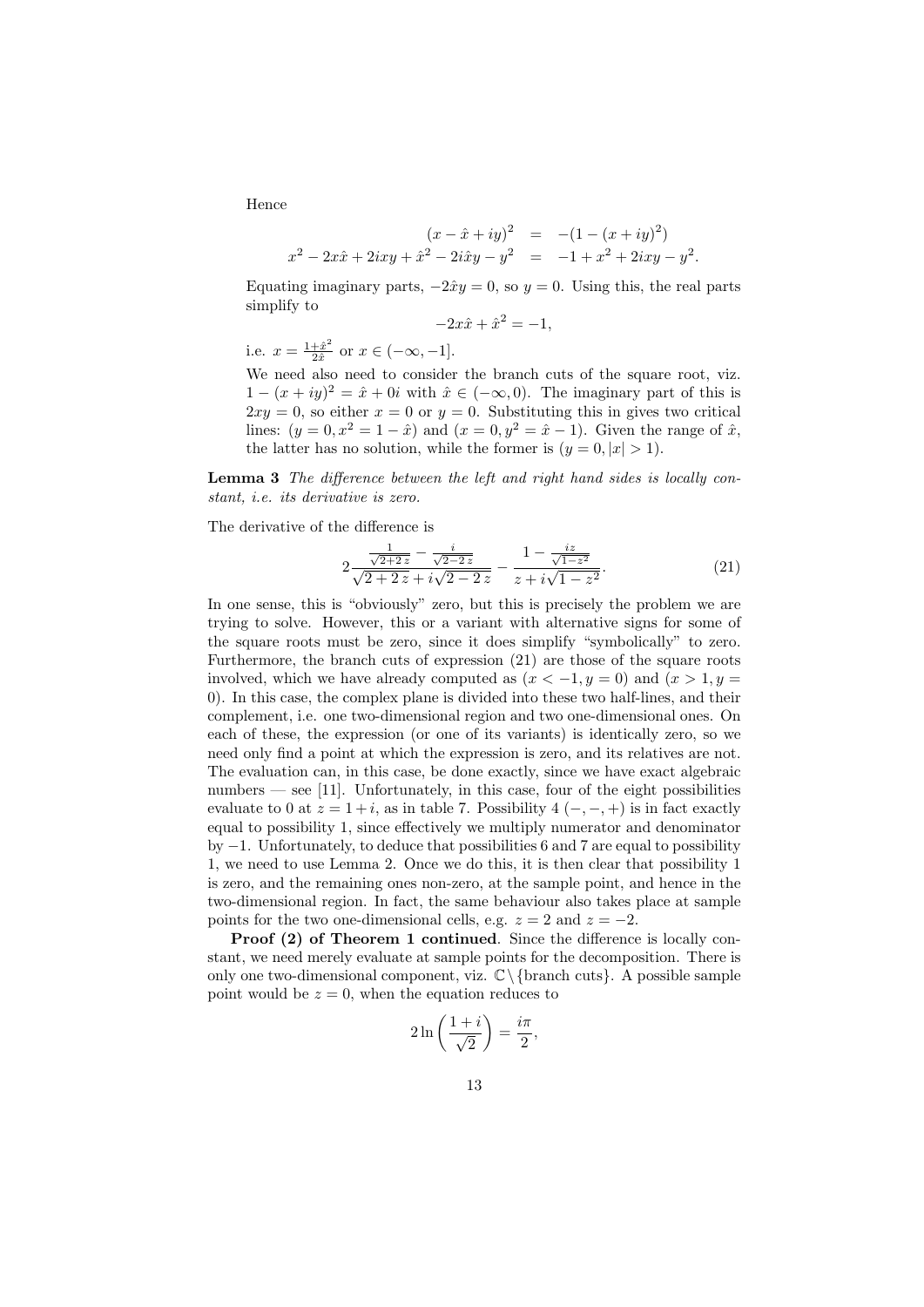| Table 2: (21) at $z = 1 + i$ |                 |                             |                 |
|------------------------------|-----------------|-----------------------------|-----------------|
| $1+z$                        | $\frac{1-z}{2}$ | $1 - z^2$<br>$\overline{2}$ | value           |
|                              |                 |                             |                 |
|                              |                 |                             | $0.73 - 1.13i$  |
|                              |                 |                             | $0.73 - 1.13i$  |
|                              |                 |                             |                 |
|                              |                 |                             | $-0.73 + 1.13i$ |
|                              |                 |                             |                 |
|                              |                 |                             |                 |
|                              |                 |                             | $-0.73 + 1.13i$ |

which is obviously true.

The various branch cuts from the analysis of the left and right hand sides are all on the real line, viz.

$$
(-\infty, -1), \quad (-\infty, -1], \quad (1, \infty), \quad (\sqrt{2}, \infty).
$$

Note that the zero-dimensional point  $z = -1$  is the difference of two of these intervals, so must be considered as a special case. Suitable sample points would be  $-2$ ,  $-1$ , 1.25 and 2.

In theory, there is a problem of precision, but since we are asking for the equality of two logarithms (up to a factor of 2), we can consider their inputs instead. For this to work, we must be able to apply  $2 \ln w = \ln(w^2)$  to the left-hand side, i.e. w must satisfy  $\frac{-\pi}{2} < \Im w \leq \frac{\pi}{2}$ . The evaluation of this input at the four sample points are  $\frac{i}{2}$  $\frac{1}{\sqrt{2} + \sqrt{6}}, i, \frac{1}{2}$  $\frac{1}{2}$  and  $\frac{1}{2}$ √  $6 -$ √u<br>∖ 2), all of which satisfy these criteria.

## 8 Conclusion

The thesis of this paper is that, of the four methods outlined in section 2, unwinding numbers are the only one amenable to computer algebra. Unwinding number insertion allows combination of logarithms, square roots etc., as well as canceling functions and their inverses, while retaining mathematical correctness. This can be done completely algorithmically, and we claim this is one way, the only way we have seen, of guaranteeing mathematical correctness while "simplifying".

Unwinding number removal, where it is possible, then simplifies these results to the expected form. This is not a process that can currently be done algorithmically, but it is much better suited to current artificial intelligence techniques than the general problems of complex analysis.

When the unwinding numbers cannot be eliminated, they can often be converted into a case analysis that, while not ideal, is at least comprehensible while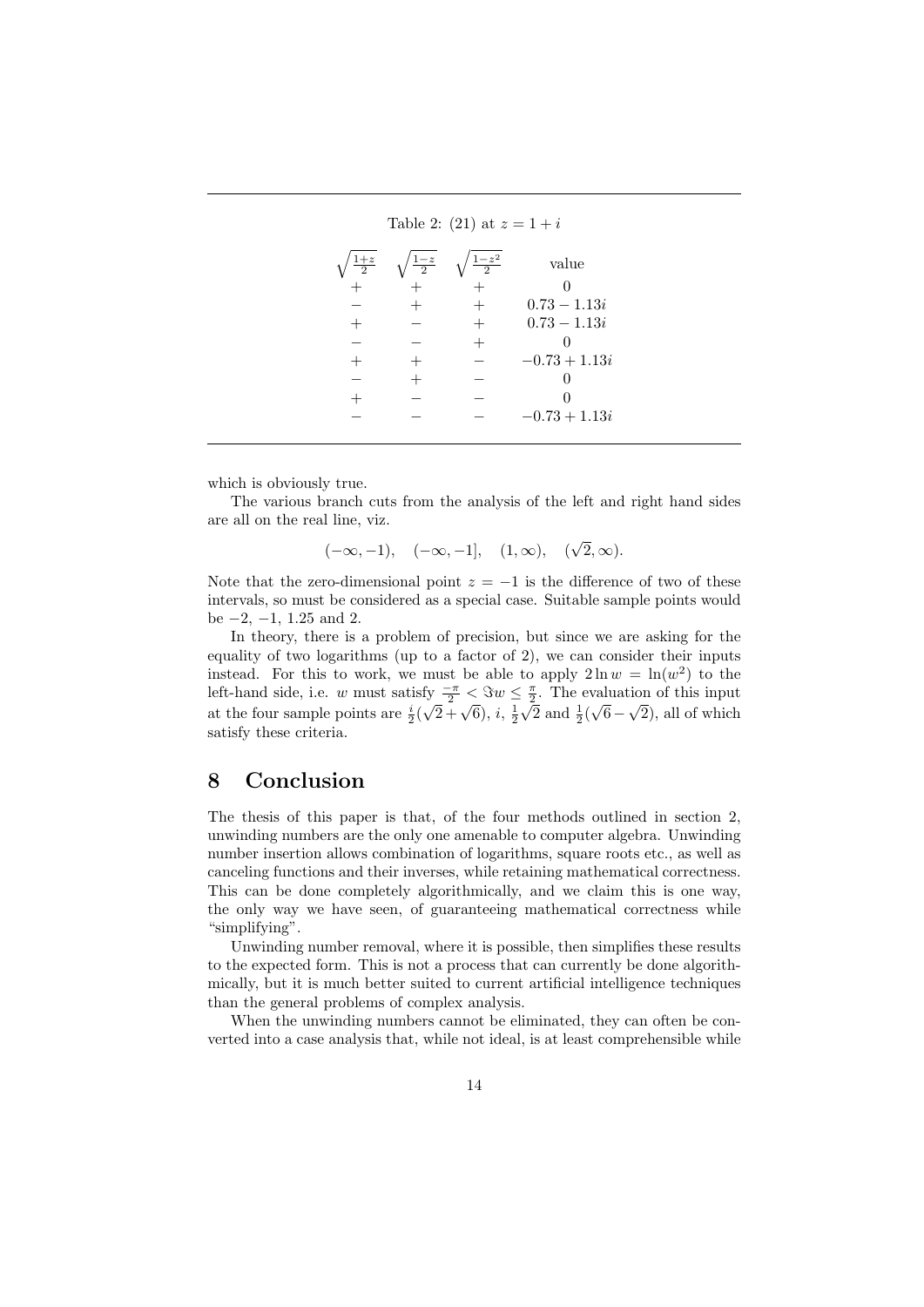being mathematically correct.

We have also sketched an approach via decomposing the complex plane, though this is some way from being an algorithm.

More generally, we have reduced the analytic difficulties of simplifying these functions to more algebraic ones, in areas where we hope that artificial intelligence and theorem proving stand a better chance of contributing to the problem.

### References

- [1] Abramowitz,M. & Stegun,I., Handbook of Mathematical Functions with Formulas, Graphs, and Mathematical Tables. US Government Printing Office, 1964. 10th Printing December 1972.
- [2] Bradford,R.J., Algebraic Simplification of Multiple-Valued Functions. Proc. DISCO '92 (Springer Lecture Notes in Computer Science 721, ed. J.P. Fitch), Springer, 1993, pp. 13–21.
- [3] Carathéodory,C., Theory of functions of a complex variable (trans. F. Steinhardt), 2nd. ed., Chelsea Publ., New York, 1958.
- [4] Corless,R.M., Davenport,J.H., Jeffrey,D.J., Litt,G. & Watt,S.M., Reasoning about the Elementary Functions of Complex Analysis. Artificial Intelligence and Symbolic Computation (ed. John A. Campbell & Eugenio Roanes-Lozano), Springer Lecture Notes in Artificial Intelligence Vol. 1930, Springer-Verlag 2001, pp. 115–126.
- [5] Corless,R.M., Davenport,J.H., Jeffrey,D.J. & Watt,S.M., "According to Abramowitz and Stegun". SIGSAM Bulletin 34(2000) 2, pp. 58–65.
- [6] Corless,R.M. & Jeffrey,D.J., The Unwinding Number. SIGSAM Bulletin 30 (1996) 2, issue 116, pp. 28–35.
- [7] Corless,R.M. & Jeffrey,D.J., "Graphing Elementary Riemann Surfaces", SIGSAM Bulletin 32 (1998) 1, issue 123, pp. 11–17.
- [8] Davenport,J.H. & Fischer,H.-C., Manipulation of Expressions. Improving Floating-Point Programming (ed. P.J.L. Wallis), Wiley, 1990, pp. 149–167.
- [9] Encyclopedia Britannica, 15th. edition. Encyclopedia Britannica Inc., Chicago etc., 15th ed., 1995 printing.
- [10] Gianni, P., Seppälä, M., Silhol, R. & Trager, B.M., Riemann surfaces, plane algebraic curves and their period matrices. J. Symbolic Comp. 26 (1998) pp. 789–803.
- [11] Hur,N. & Davenport,J.H., An Exact Real Arithmetic with Equality Determination. Proc. ISSAC 2000 (ed. C. Traverso), ACM, New York, 2000, pp. 169–174.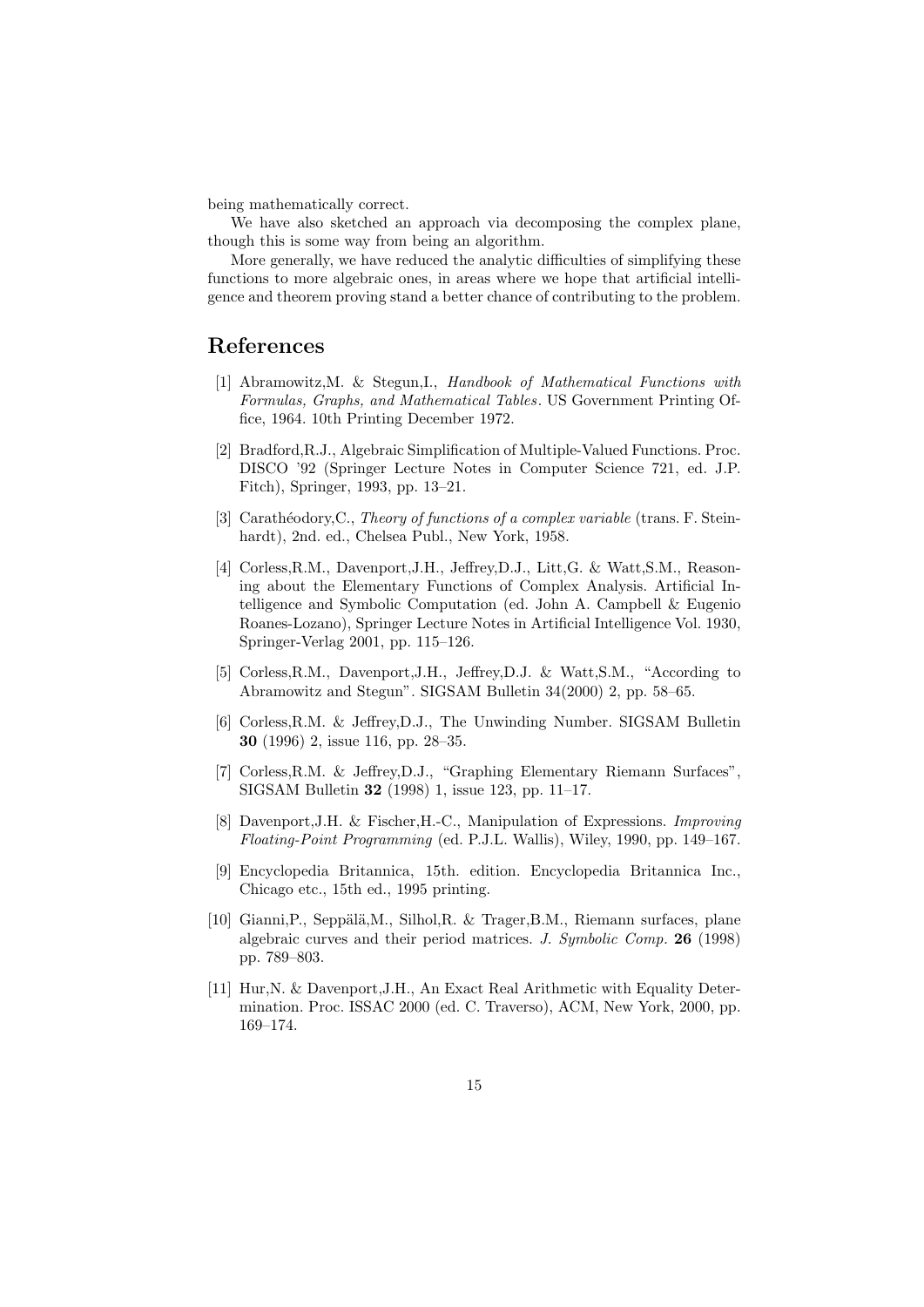- [12] IEEE Standard Pascal Computer Programming Language. IEEE Inc., 1983.
- [13] IEEE Standard 754 for Binary Floating-Point Arithmetic. IEEE Inc., 1985. Reprinted in SIGPLAN Notices 22 (1987) pp. 9–25.
- [14] Kahan,W., Branch Cuts for Complex Elementary Functions. The State of Art in Numerical Analysis (ed. A. Iserles & M.J.D. Powell), Clarendon Press, Oxford, 1987, pp. 165–211.
- [15] Litt,G., Unwinding numbers for the Logarithmic, Inverse Trigonometric and Inverse Hyperbolic Functions. M.Sc. project, Department of Applied Mathematics, University of Western Ontario, December 1999.
- [16] Risch,R.H., Algebraic Properties of the Elementary Functions of Analysis. Amer. J. Math. **101** (1979) pp. 743-759.
- [17] Steele,G.L.,Jr., Common LISP: The Language, 2nd. edition. Digital Press, 1990.
- [18] Trott,M., Visualization of Riemann Surfaces of Algebraic functions. Mathematica in Education and Research  $6$  (1997), no. 4, pp. 15–36,

# A Definition of the Elementary Inverse Functions

These definitions are taken from [5]. They agree with [1, ninth printing], but are more precise on the branch cuts, and agree with Maple with the exception of arccot, for the reasons explained in [5].

$$
\arcsin z = -i \ln \left( \sqrt{1 - z^2} + iz \right). \tag{22}
$$

$$
\arccos(z) = \frac{\pi}{2} - \arcsin(z) = \frac{2}{i} \ln\left(\sqrt{\frac{1+z}{2}} + i\sqrt{\frac{1-z}{2}}\right). \tag{23}
$$

$$
\arctan(z) = \frac{1}{2i} \left( \ln(1+iz) - \ln(1-iz) \right). \tag{24}
$$

$$
\operatorname{arccot} z = \frac{1}{2i} \ln \left( \frac{z+i}{z-i} \right). \tag{25}
$$

This differs from  $arctan(\frac{1}{z})$  on part of the branch cut.

$$
\arcsc(z) = \arccos(1/z) = -i\ln(1/z + i\sqrt{1 - 1/z^2}),\tag{26}
$$

with  $\operatorname{arcsec}(0) = \frac{\pi}{2}$ .

$$
\arccsc(z) = \arcsin(1/z) = -i\ln(i/z + \sqrt{1 - 1/z^2}),\tag{27}
$$